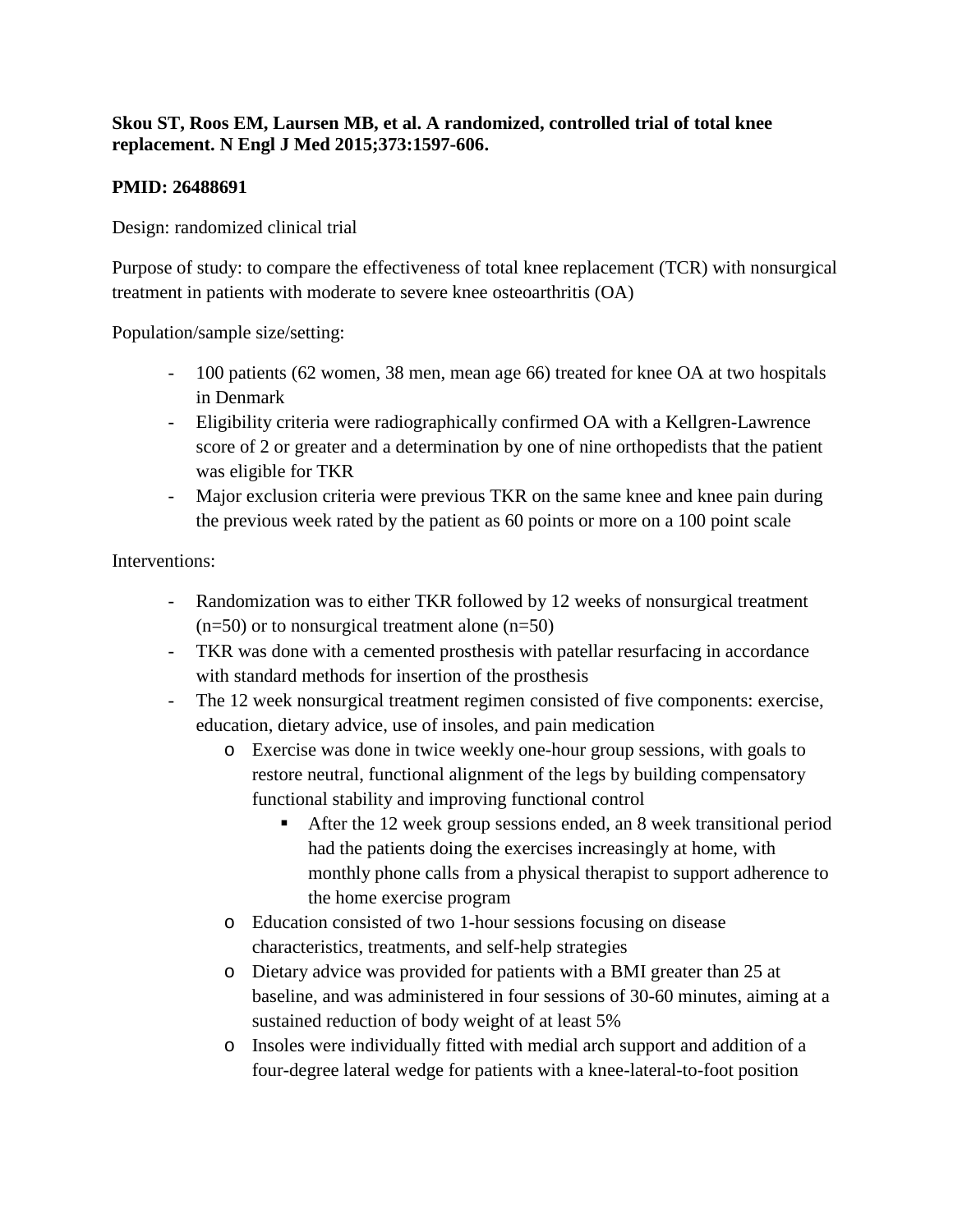o Pain medication was offered with acetaminophen 1 g qid, ibuprofen 400 mg tid, and pantoprazole 20 mg daily prn

## Outcomes:

- Primary outcome was the between-group difference in change from baseline to 12 months on four Knee Injury and Osteoarthritis Outcome Score (KOOS4) subscales covering pain, symptoms, activities of daily life (ADL), and quality of life
	- o Only 1 patient in the TKR group did not have knee surgery, but 13 of 50 patients in the nonsurgical group crossed over to have TKR in the 12 months after surgery
- Five secondary outcomes were assessed as well
	- o The fifth KOOS subscale, dealing with sports participation, was added to the KOOS4 primary outcome
	- o The timed up-and-go test measures the time taken to rise from a chair, walk 10 feet, return, and sit down; this was done, as well as the mean time on two 20 meter walk tests
	- o The EQ-5D general health assessment for quality of life
	- o Weight in kg
	- o Type, dose, and quantity of pain medication during the previous week, recorded for analytical purposes as "yes" or "no"
- Adverse events were identified through hospital records, self-report at followup visits, and by the physical therapist who was following the patients for rehabilitation
- Of the 100 patients who were randomized, 95 completed the 12 month followup assessment, 98% of the nonsurgical group and 92% of the surgical group
- Adherence to the PT program was similar with respect to attendance at the 24 scheduled PT sessions; the average number of sessions attended was 15.7 in the TKR group and 17.3 in the nonsurgical group
- Because of the large numbers of crossovers from nonsurgical treatment to TKR, the authors did both an intention-to-treat (ITT) analysis and a per-protocol analysis, with the ITT analysis done first:
	- o At 12 months, both groups had improved on the primary outcome, but the improvement was greater in the TKR group than in the nonsurgical group
	- $\circ$  The TKR group improved on the KOOS<sub>4</sub> by 32.5 points, and the KOOS<sub>4</sub> improved in the nonsurgical group by 16.0 points
	- $\circ$  The adjusted mean difference in favor of the TKR group for the KOOS<sub>4</sub> was 16.5 points with a 95% confidence interval from 10.2 to 22.7 points
	- o The TKR group also fared better than the nonsurgical group on all five KOOS subscales, on the timed up-and-go test, on the 20 meter walk tests, and on the EQ-5D quality of life measurement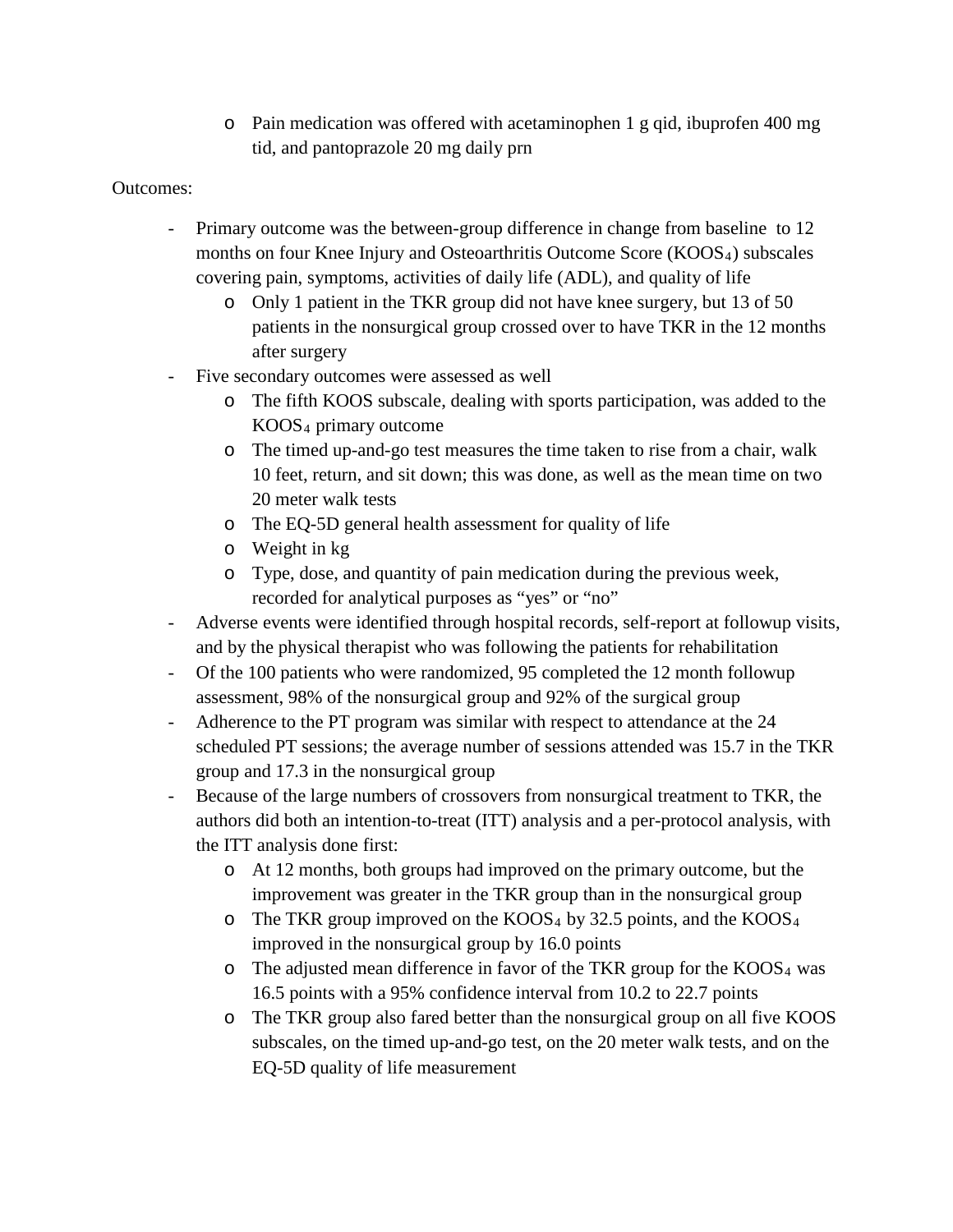- The results of the per-protocol analysis were similar to those of the ITT analysis, with an adjusted group difference on the primary outcome of the improvement in KOOS4 being 14.0 points instead of 16.0 points
- However, serious adverse events involving the index knee were more common in the TKR group than in the nonsurgical group, with 8 events in the TKR group and 1 event in the nonsurgical group
	- o In the nonsurgical group, the single serious adverse event was stiffness in the index knee requiring manipulation under anesthesia (MUA) of the knee; in the TKR group, 3 patients had stiffness requiring MUA
	- o The other 5 serious adverse events in the TKR group were 3 deep venous thromboses requiring anticoagulation, 1 deep infection, and 1 supracondylar femoral fracture
	- o In the per-protocol analysis, all 9 serious adverse events were observed with TKR (the case in the nonsurgical group requiring MUA occurring in a patient who had crossed over to receive TKR during the 12 month followup)
- The number needed to treat to achieve a 15% improvement from baseline to 12 months was estimated by the authors to be 5.7 patients in the ITT analysis and 6.0 in the per-protocol analysis

Authors' conclusions:

- In patients with knee OA who are eligible for unilateral knee replacement, TKR followed by nonsurgical rehabilitation treatment is more effective than nonsurgical treatment alone in improving pain, knee function, and quality of life 12 months after treatment is begun
- However, TKR has a higher number of serious adverse events than nonsurgical treatment
- In the first 12 months of treatment, approximately three quarters of patients with operable knee OA may improve without surgical intervention
- The patients in the study had mild to severe pain during activities, but it is not known whether the results apply to patients with more severe pain

## Comments:

- The study design is of high quality, with standard methods to control bias, and with the additional step of conducting the statistical analysis without knowledge of which group was group "A" and which was group "B," with the code being broken only after the authors agreed on the study interpretation
- The followup period was 12 months, and although 75% of the nonsurgical patients did not cross over to surgery during that time, it cannot be inferred that a considerable number would cross over to surgery in subsequent years if the period of observation were extended